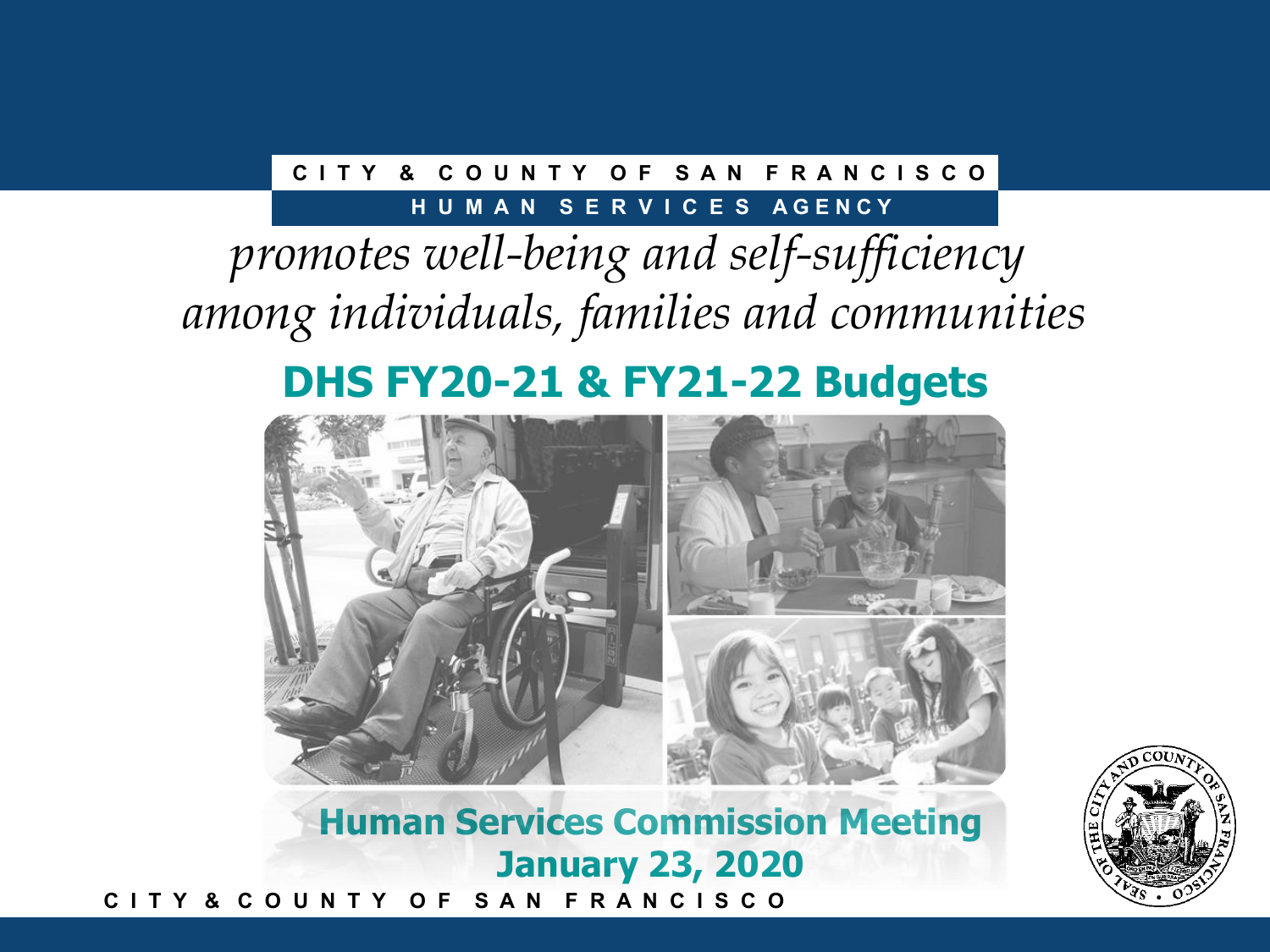### **DHS FY19-20 Original Budget by Program \$561.1M**



#### **C I T Y & C O U N T Y O F S A N F R A N C I S C O**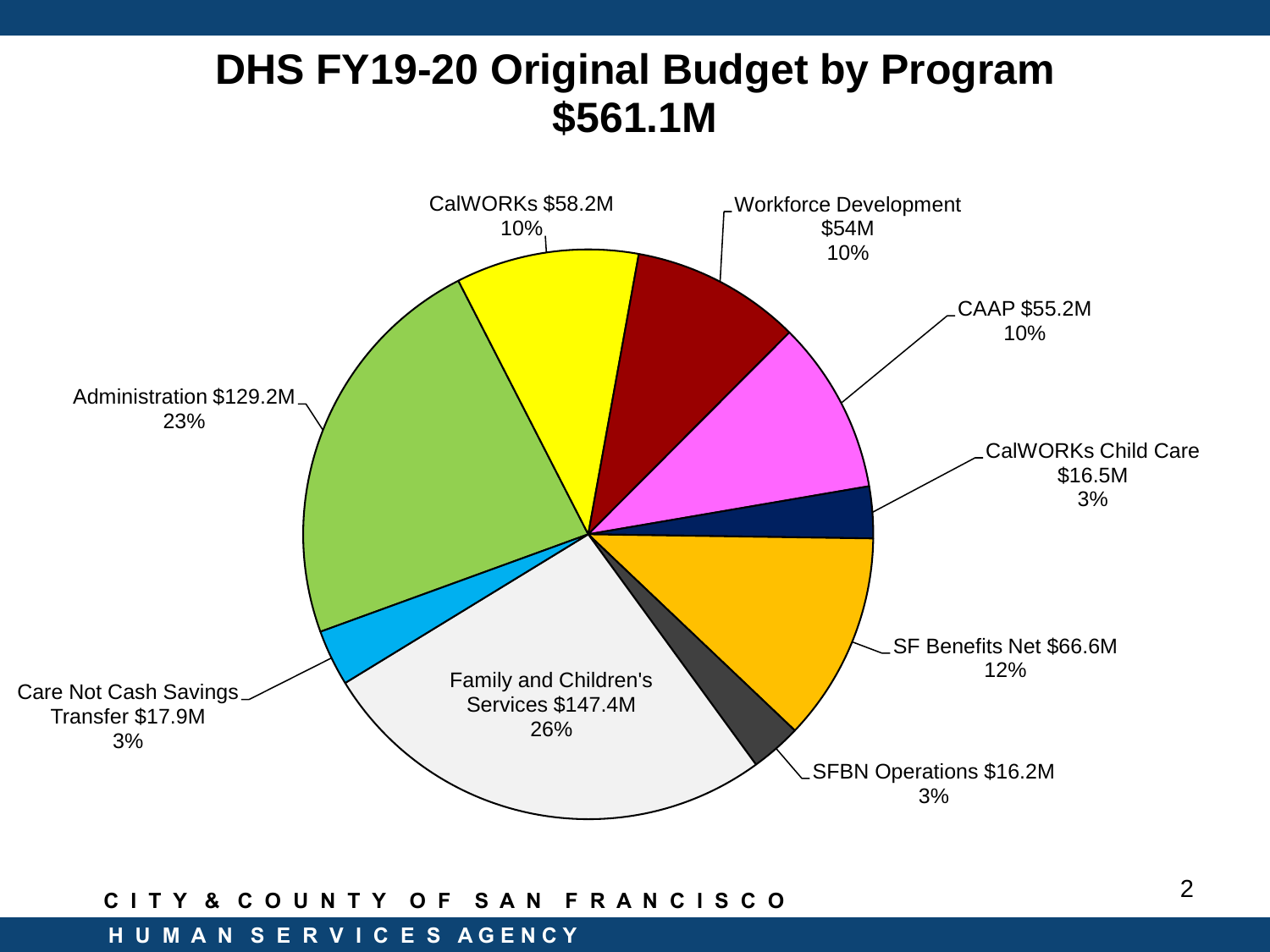

### **C I T Y & C O U N T Y O F S A N F R A N C I S C O**

#### **H U M A N S E R V I C E S A G E N C Y**

3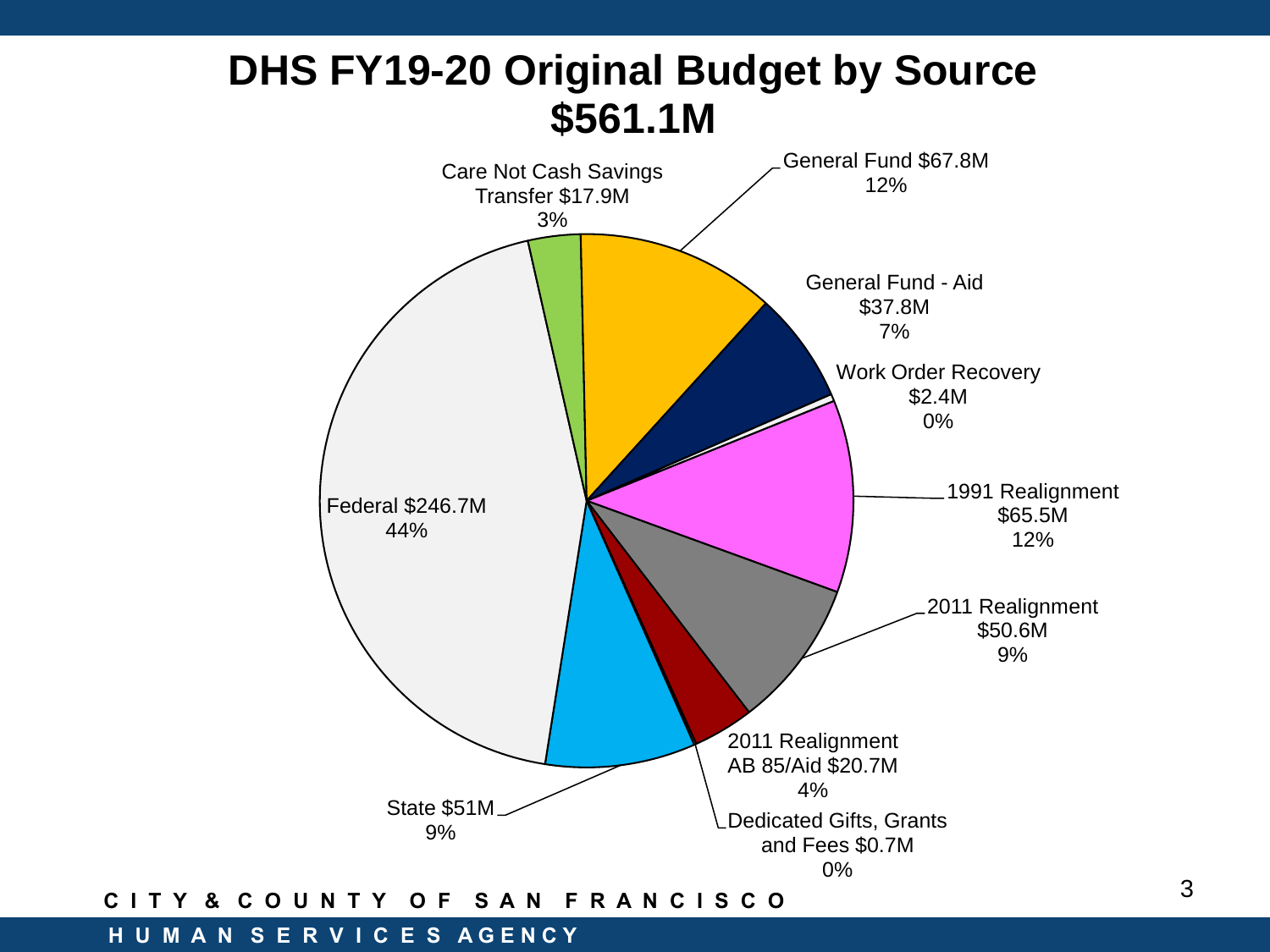### **DHS FY19-20 Original Budget by Category \$561.1M**



4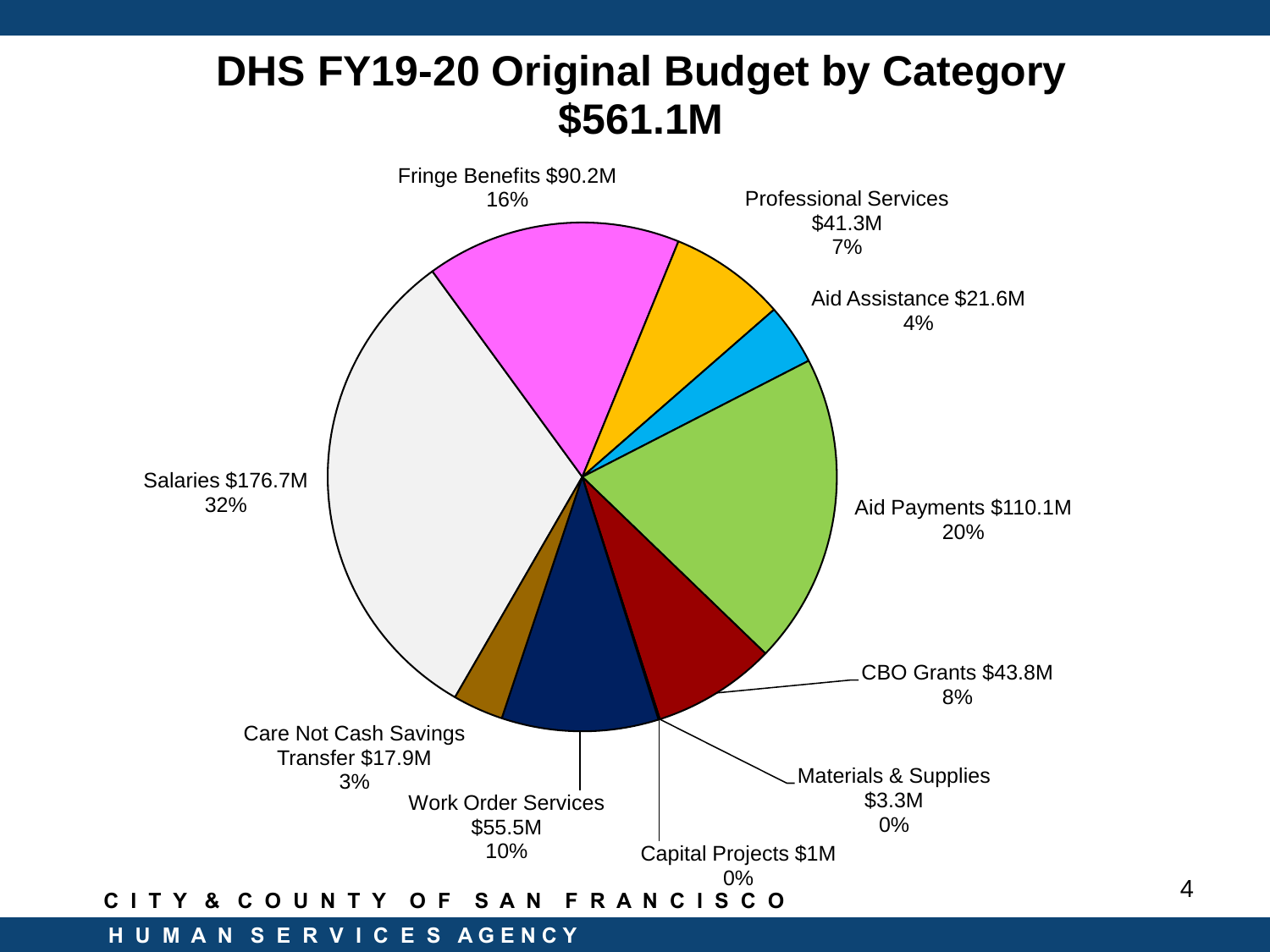### **HSA Caseload**



**H U M A N S E R V I C E S A G E N C Y**

5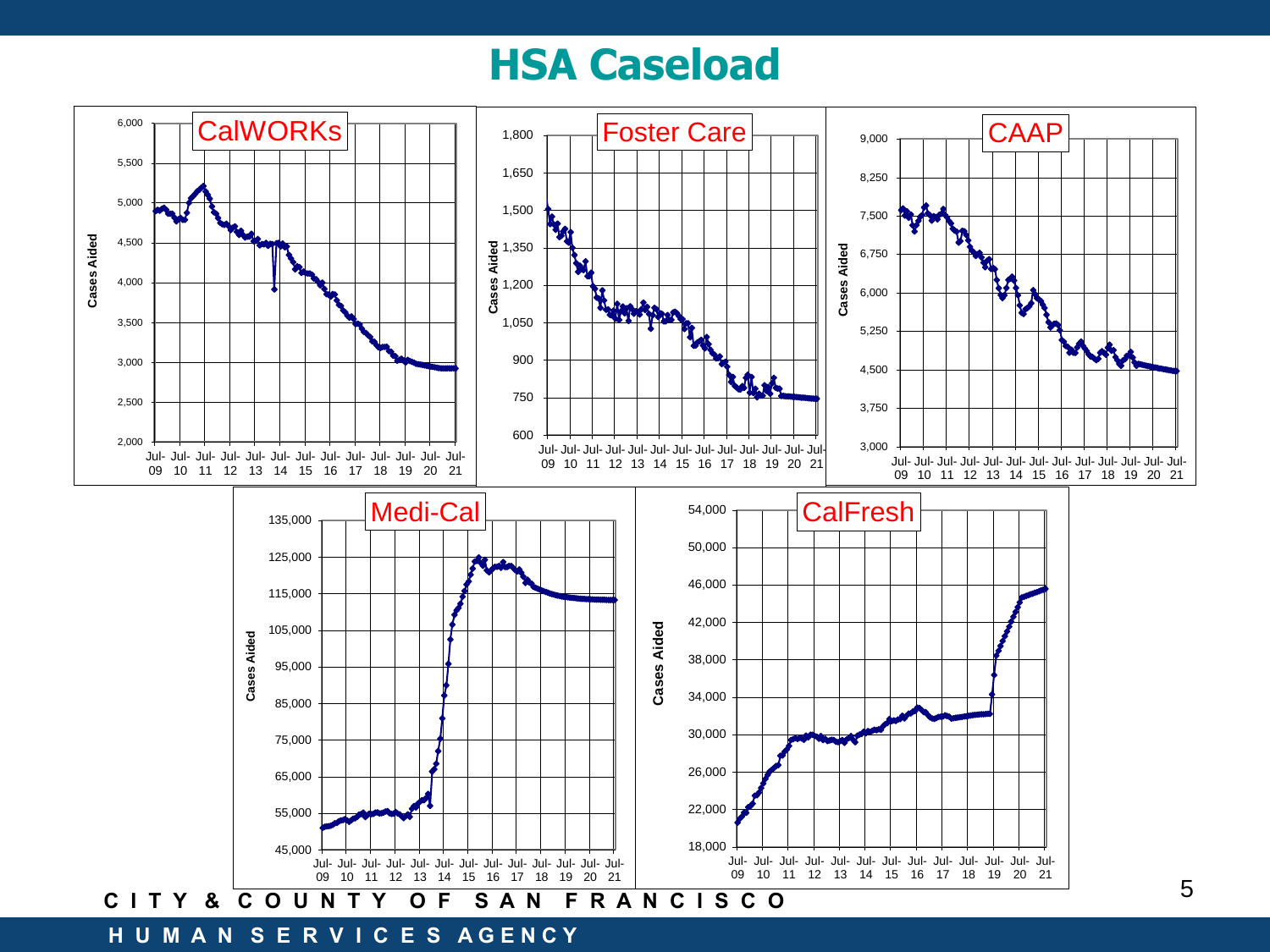# **Mayor's FY20-21 & FY21-22 Budget Projections**

*Rising expenses outpace slowing revenue growth.*

| <b>Citywide Projected Shortfall</b><br>(in millions)                                                                                                   | <b>FY20-21</b>                                  | <b>FY21-22</b>                                    |
|--------------------------------------------------------------------------------------------------------------------------------------------------------|-------------------------------------------------|---------------------------------------------------|
| <b>Total Revenue Increase</b>                                                                                                                          | 89.0                                            | 346.0                                             |
| <b>Total Expenditures</b><br><b>Salary &amp; Benefits:</b><br><b>Baselines &amp; Reserves:</b><br><b>Departmental Costs:</b><br><b>Citywide Uses*:</b> | (284.3)<br>(167.9)<br>(45.5)<br>(3.9)<br>(66.9) | (570.1)<br>(269.6)<br>(54.0)<br>(78.8)<br>(167.8) |
| <b>Cumulative Shortfall</b>                                                                                                                            | (195.4)                                         | (224.1)                                           |

\*Citywide Uses include: general operating increases (e.g. minimum wage, utility rates, and debt service), and capital/equipment/IT investments.

| CITY & COUNTY OF SAN FRANCISCO           |  |  |
|------------------------------------------|--|--|
| <b>H SJAM A N S E R V I C E S AGENCY</b> |  |  |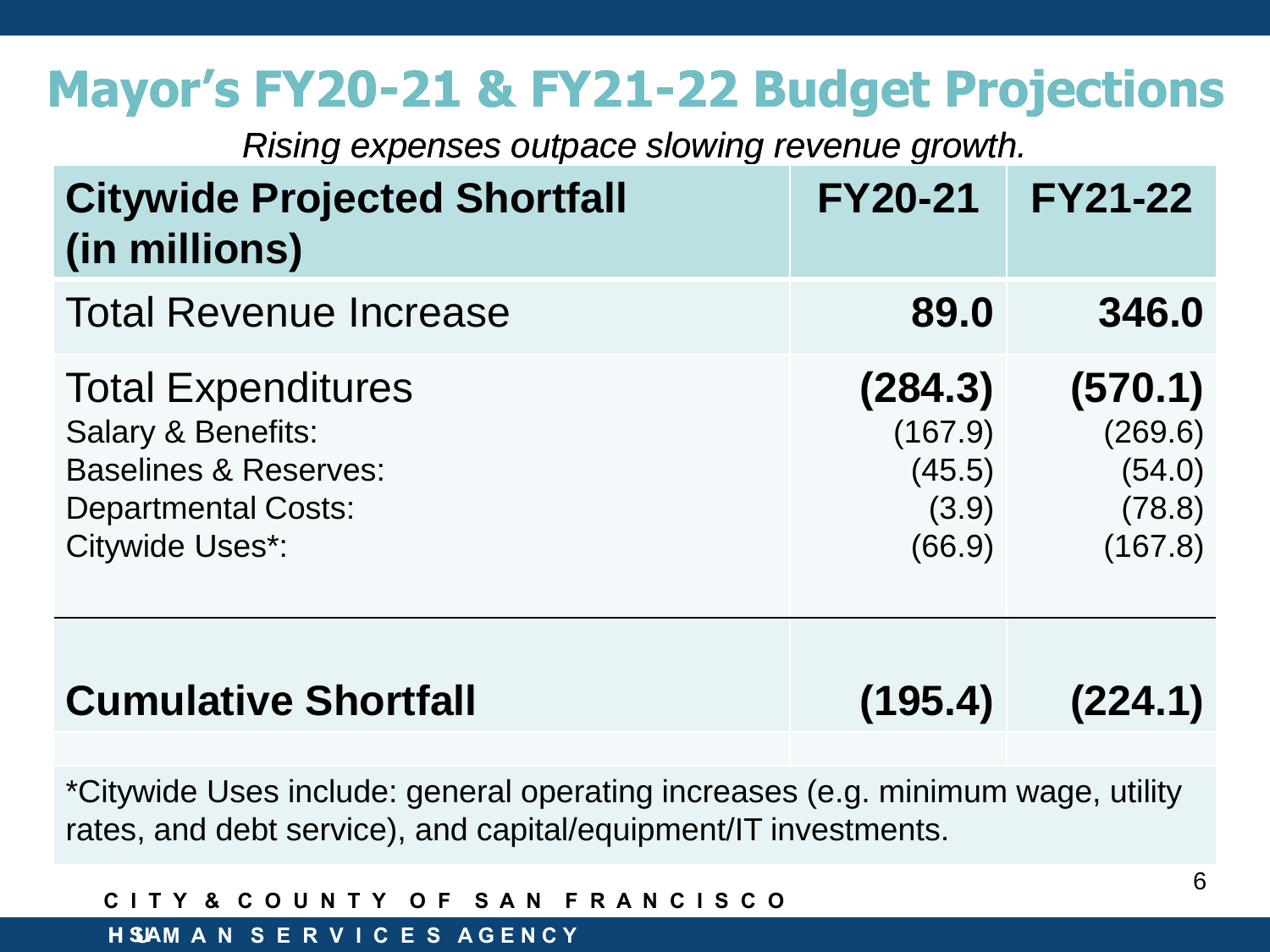# **Mayor's Budget Drivers**

- Slowing growth rate for business tax and interest earnings
- Rising costs significantly outpacing revenue
- Growing employee costs: wages, pension and health
- Large ongoing cost commitments: IHSS, Free City College, Minimum Compensation Ordinance
- Reliance on one-time "fund balance" to balance annual budgets
- Large number of baselines and set-asides

#### **C I T Y & C O U N T Y O F S A N F R A N C I S C O**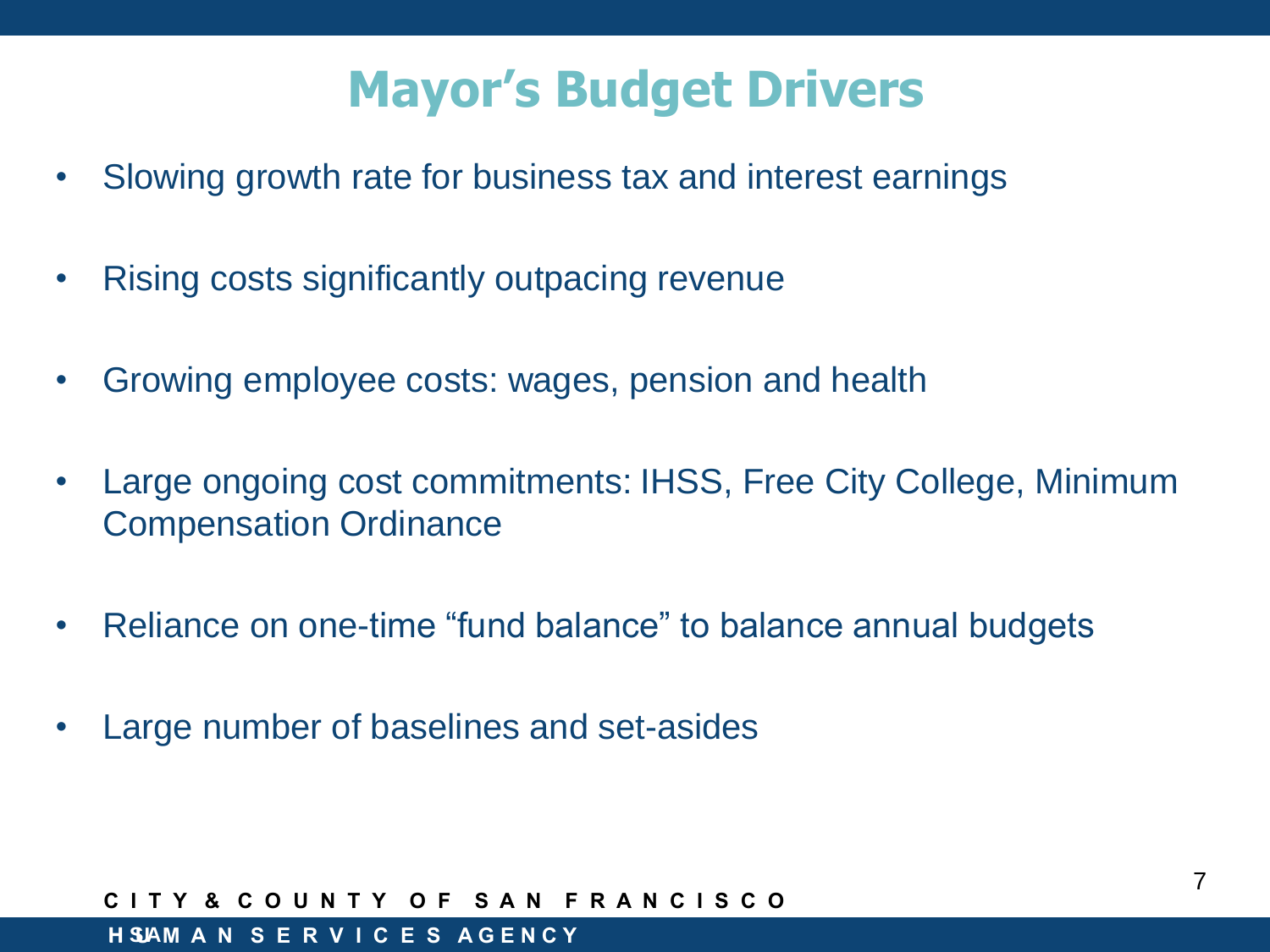# **Mayor's Budget Instructions**

- Departments must reduce ongoing General Fund budgets by 3.5% in FY20-21, as well as an additional 3.5% in FY21-22
- For HSA this translates into reductions of:
	- **\$2,200,219 in FY20-21**
	- **\$4,400,439 in FY21-22**
- Departments should not grow their FTE counts
- Prioritize core functions, minimize service impacts, and avoid 36% layoffs
- Mayor will target expansions and new funding to core priorities: homelessness, mental health and clean streets

**C I T Y & C O U N T Y O F S A N F R A N C I S C O H U M A N S E R V I C E S A G E N C Y H SA**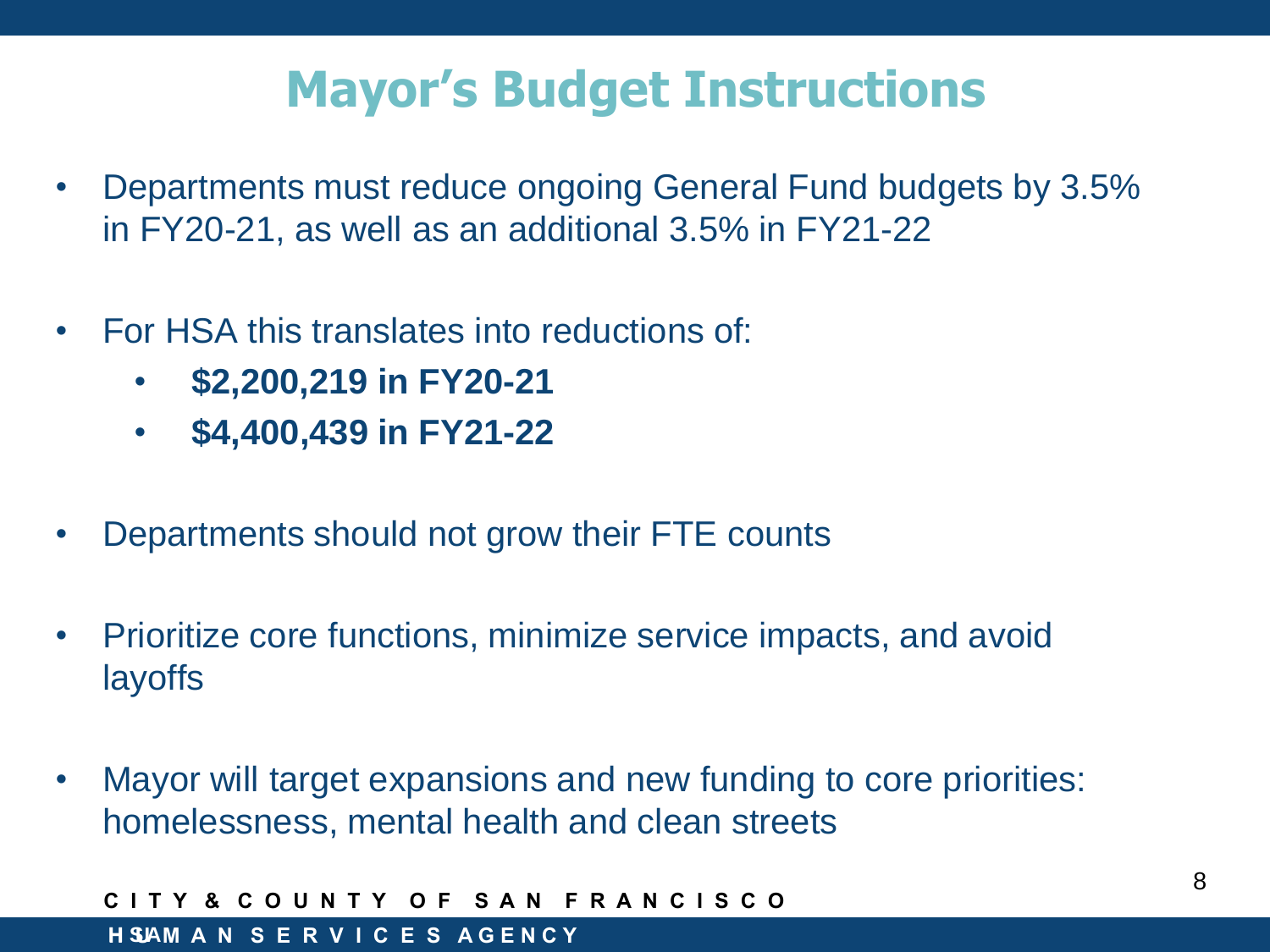# **Federal and State Budget Context**

- Overall, possible slowing economic growth; current period of US economic expansion is longest since 1945
- Continued volatility in financial markets due to trade policy uncertainty
- Election year uncertainty
- End of Title IV-E Waiver in FCS
	- End of waiver creates revenue shortfall in FY19-20 and FY20-21
	- Families First Preventative Services Act (FFPSA) will provide some new federal revenue for preventative services, but does not begin until FY 21-22
	- Transition funding passed in budget bill at end of Dec. 2019 will provide some relief for FY19-20 and FY20-21

#### **C I T Y & C O U N T Y O F S A N F R A N C I S C O**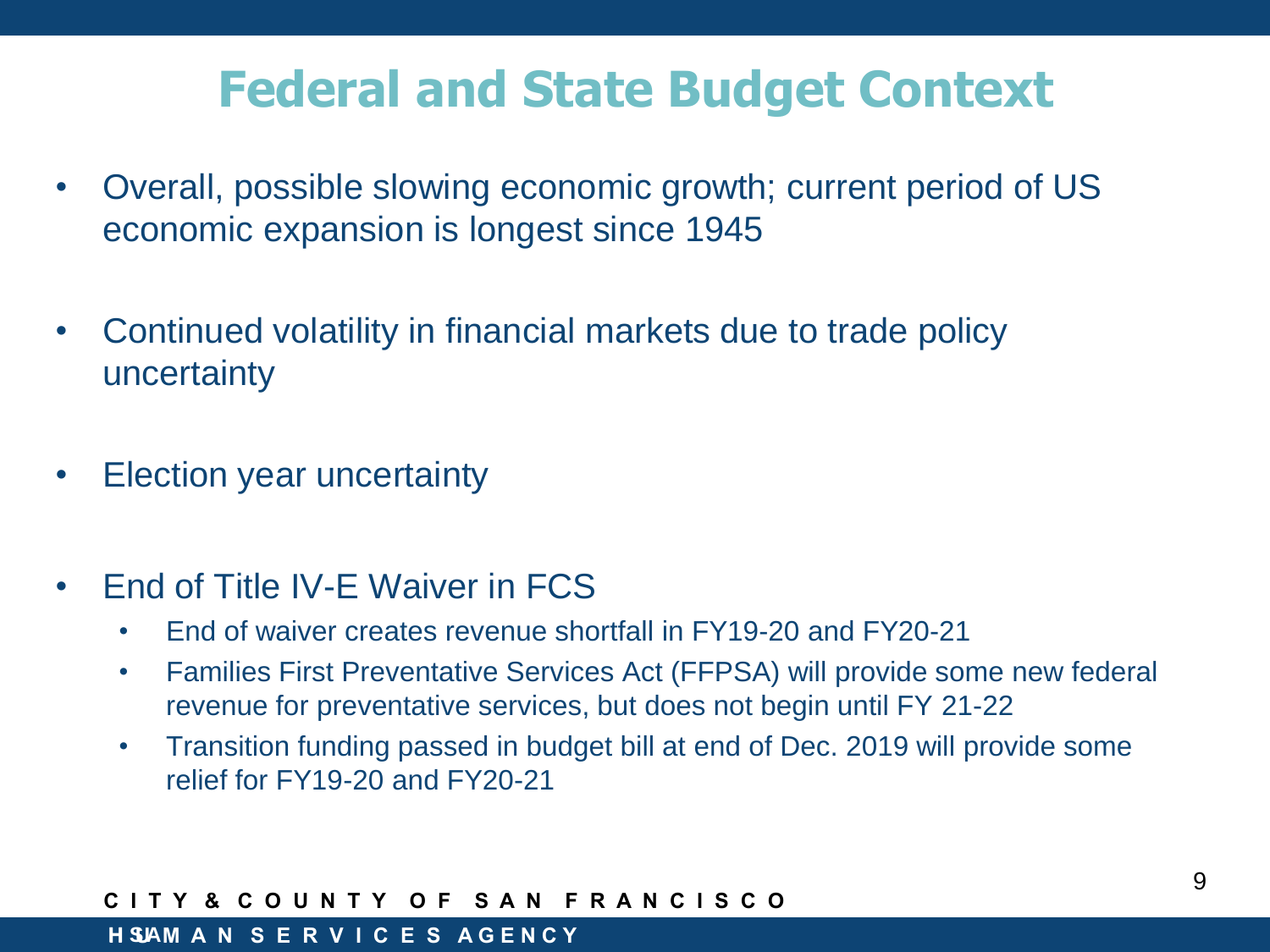# **Local Financial Issues**

- Child Protection Center (CPC) closure
	- Supporting a foster family agency (FFA) to maintain a system of ten emergency foster homes that will handle most emergency placements (\$1.1 M in GF / yr.)
	- Supporting an innovative approach to serve four high-needs youth at a time and offer mobile response services to all caregivers (\$3.2 M in GF / yr.)
	- Combined costs of \$2.7 M in GF / yr. above current CPC costs

#### **C I T Y & C O U N T Y O F S A N F R A N C I S C O**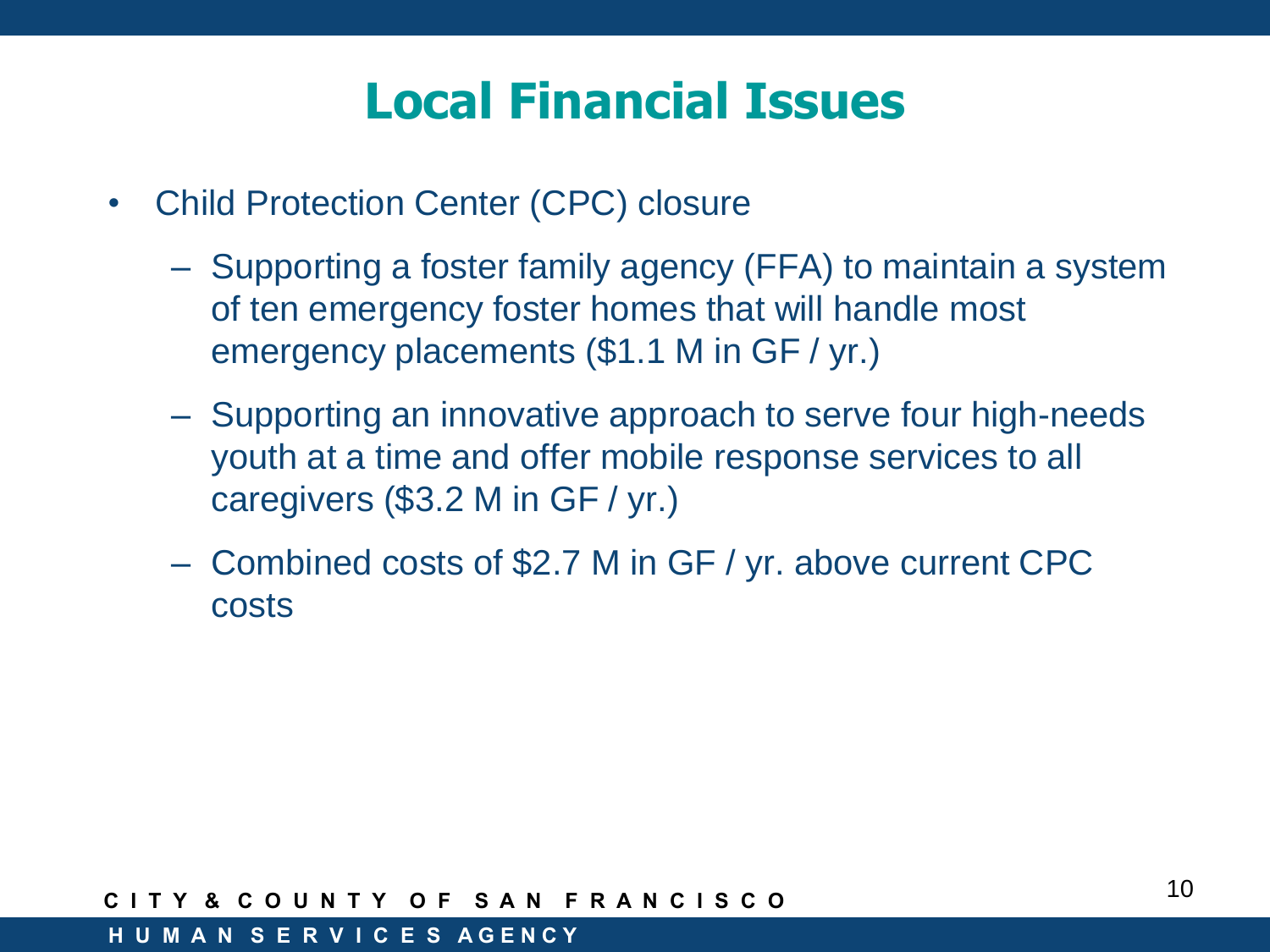### **Self-Sufficiency: CalWORKs and Workforce Development**

- Implementation of statewide CalWORKs Outcomes and Accountability Review (Cal-OAR) program management system.
	- Mandates tracking of new outcome measures, and promotes best practice sharing across California counties.
- Increased State funding for the CalWORKs Housing Support Program (HSP), which provides housing locator services as well as move-in and rental subsidies.
	- New funding enabled HSP to increase its capacity, and offer temporary rooms for families awaiting housing placement.
- Increased State funding for the Home Visiting Program (HVP), which provides home-based healthy child development and parenting support to CalWORKs families with expecting mothers and/or young children.
- Expansion of Career Pathways program from 30 to 50 slots.
	- Affords PSTs additional public sector work experience, and improves their chances of securing permanent City employment.

```
C I T Y & C O U N T Y O F S A N F R A N C I S C O
```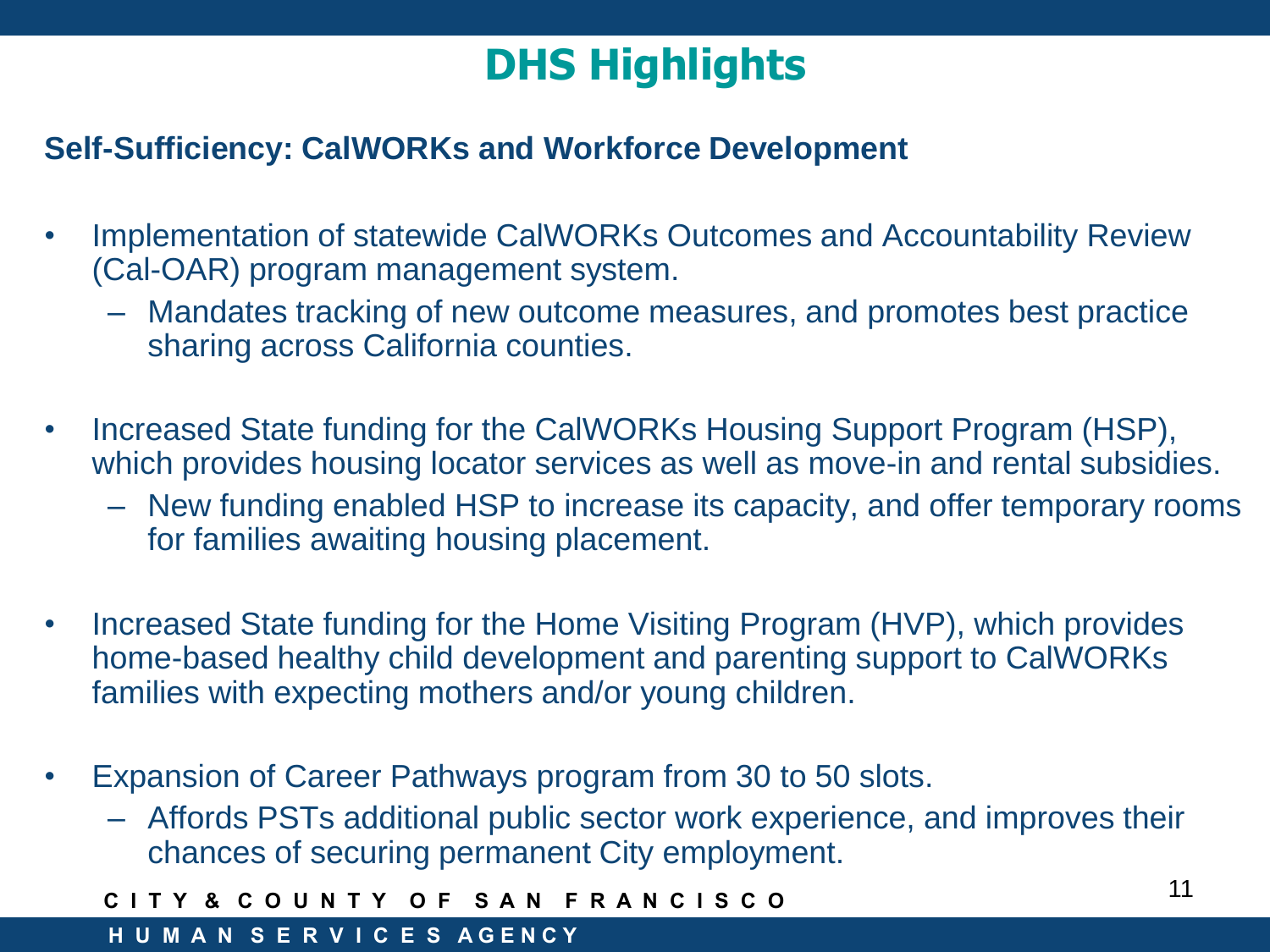### **SF Benefits Net: Medi-Cal and CalFresh**

- New ABAWD Initiatives
	- Provide ongoing ABAWD exemption screening and engagement in employment services
	- Planning policy and procedural changes needed to comply with federal ABAWD rules
- SSI Recipients
	- Newly enrolling this population into CalFresh, for which they have recently become eligible. Over 20,000 SSI recipients have been enrolled so far in FY19-20.
	- Opened new outstations in neighborhoods with a high density of SSI recipients
- Medi-Cal Outreach Navigators Project
	- Secured DHCS funding to provide Medi-Cal application assistance at community sites, navigation centers, and via mobile staff.

### **C I T Y & C O U N T Y O F S A N F R A N C I S C O**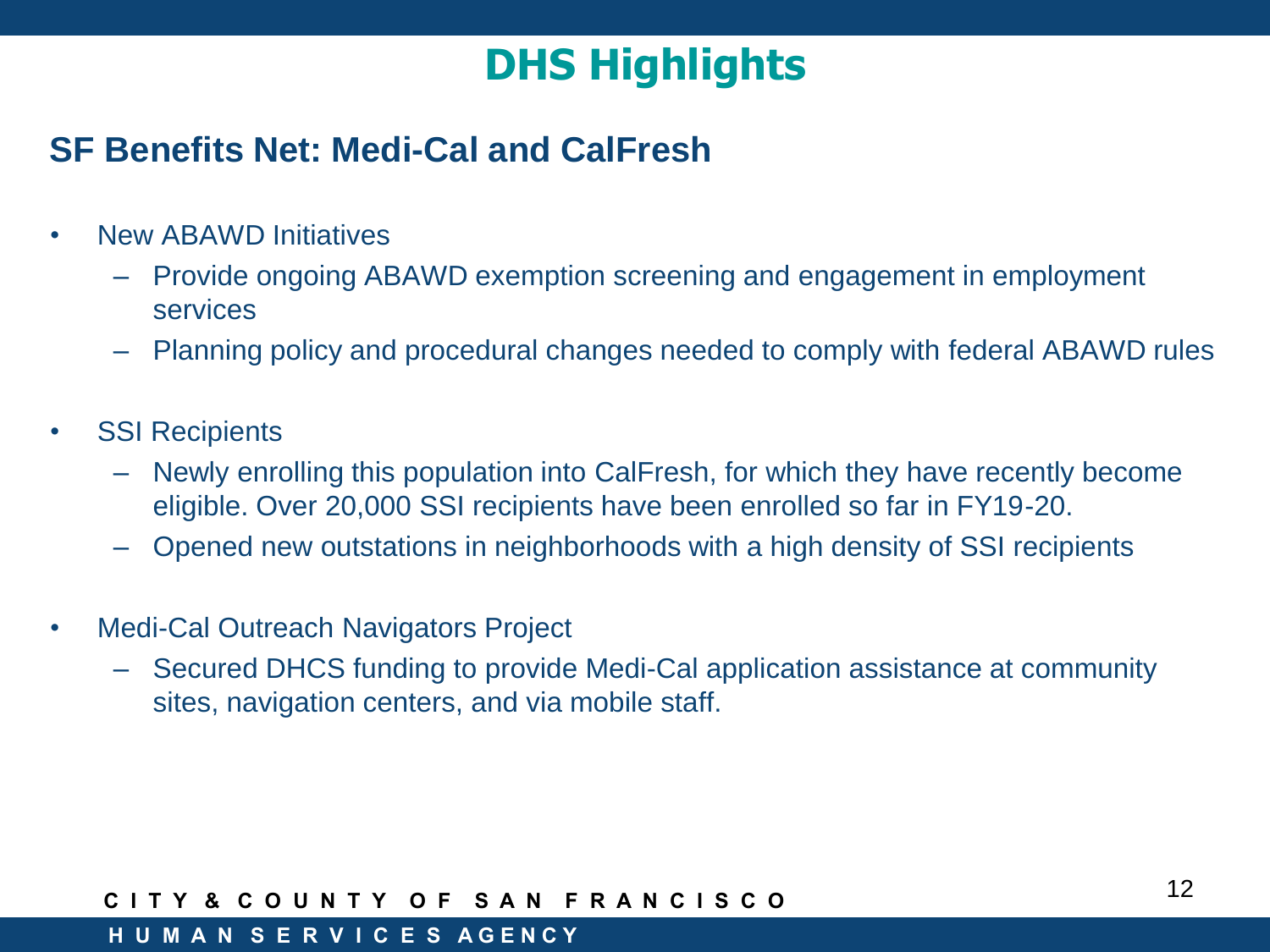### **County Adult Assistance Programs (CAAP)**

- 13% CAAP grant increase in October 2019
- Technology advancements
	- Online application portal
	- Text reminders to clients about upcoming appointments
- Continuing partnership with the Department of Homelessness & Supportive Housing
	- Housing Disability Advocacy Program
	- Connecting homeless adults to HSA benefits and the Coordinated Entry System
	- Benefits outreach at Navigation Centers
- Alignment of CAAP policies with ABAWD workfare requirements
	- Workfare hours
	- Exemptions
	- Triage database and procedures

### **C I T Y & C O U N T Y O F S A N F R A N C I S C O**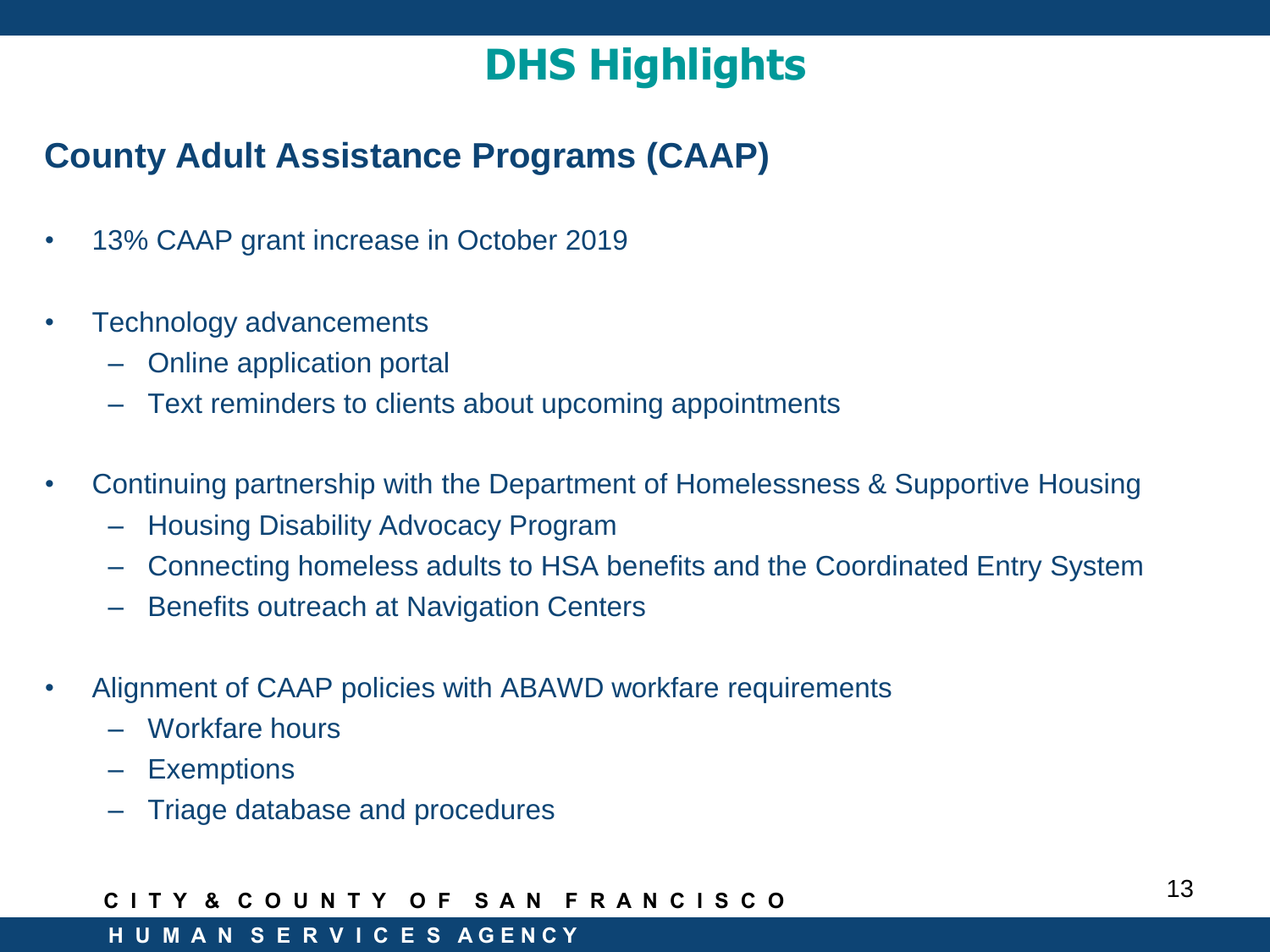### **Family & Children's Services**

- Implementation of Continuum of Care Reform (AB 403):
	- Recruitment of additional foster families/homes
	- Streamlining of licensing process for all caregivers
	- Transitioning group homes to Short Term Residential Treatment Programs (STRTP)
	- Full implementation of child and family teams
- Emergency placement and support system for youth following CPC closure
- Planning underway to address the end of the Title IV-E waiver, and bridge HSA to the beginning of FFPSA.

### **C I T Y & C O U N T Y O F S A N F R A N C I S C O**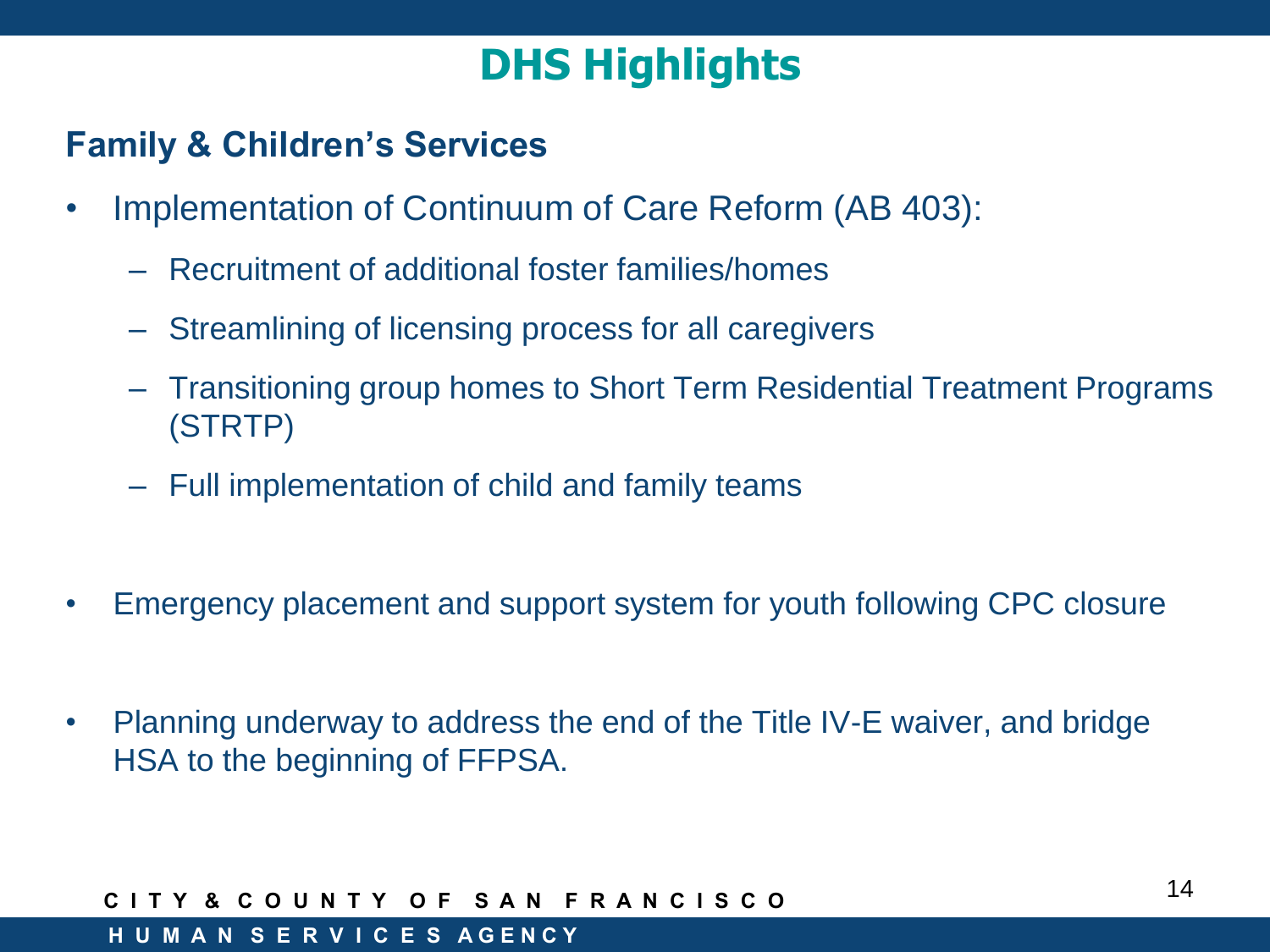### **Program Support**

- Racial Equity Work Group
	- Developed and published an action plan containing strategies to address matters of racial equity within HSA
	- Hired a new manager of Diversity, Equity, and Inclusion (DEI).
- CalWIN transition to CalSAWS (Information Technology)
	- Consolidating CalWIN client benefits portal with other two California benefits portals into a single statewide system. Transition completion in 2023.
- Further program support from Planning, Communications, Innovation Office, Budget, Contracts, Finance, Facilities/Operations, Investigations, Program Support Operations, and Central Management.